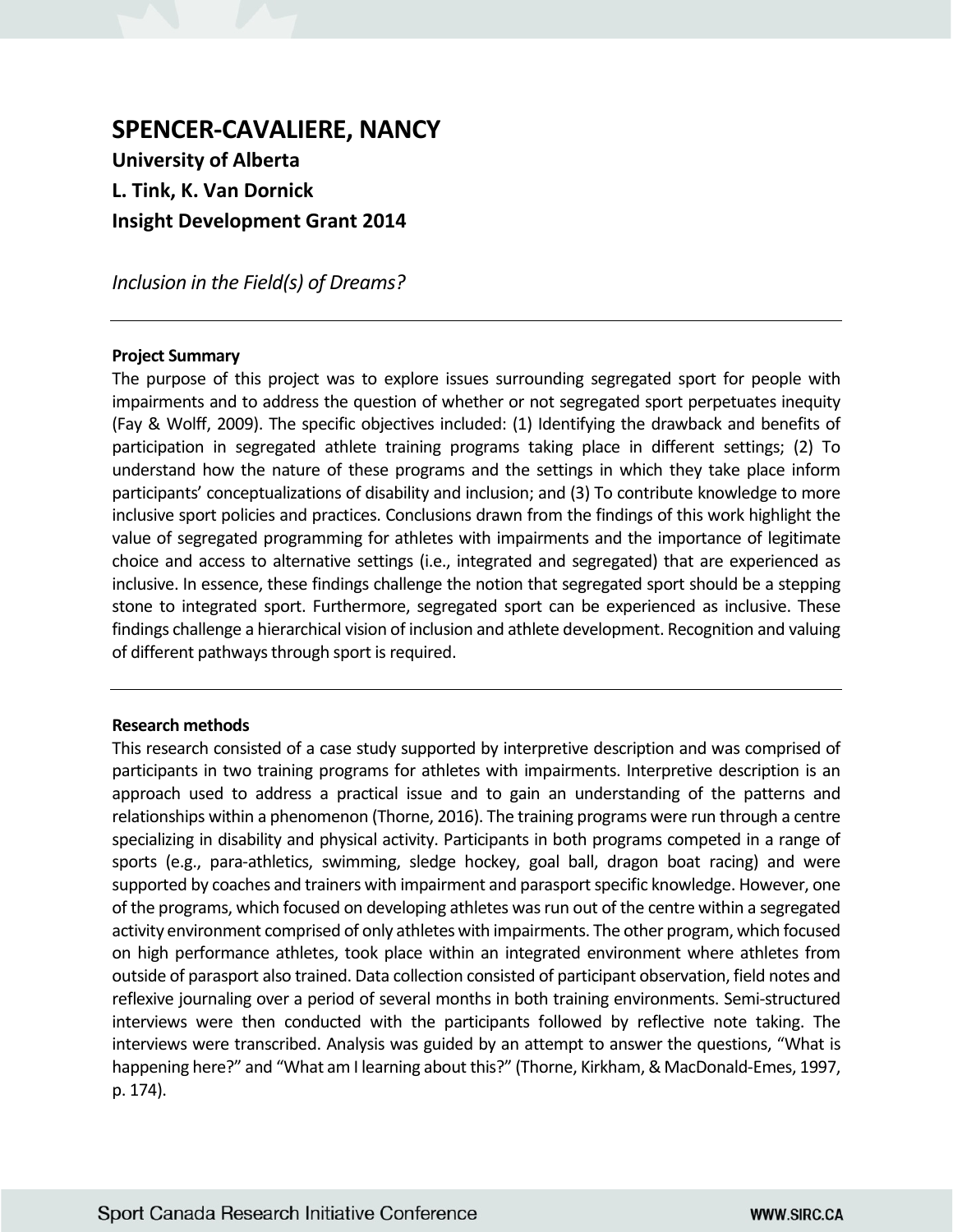#### **Research results**

The key findings highlight the opportunities athletes experienced as a result of the nature of the training programs and the settings within which they occurred. Although a few drawbacks to the programs were identified, the athletes in both settings overwhelmingly focused on how the programs and settings met their needs, contributed to their positive views of self, and created a sense of community. The findings were captured in three themes. The first theme, Legitimate Access, was articulated within the segregated setting as a safe environment comprised of accessible equipment and knowledgeable staff, which maximized independence. In this way, the segregated setting eliminated barriers commonly experienced in other settings, which supported athletes' focus on training. Within the integrated setting, legitimate access translated to well designed and intense training programs and expert coaching knowledge, which afforded the possibility of attaining high performance training goals. Within both settings, the second theme, (Re)Discovering the Athlete, highlighted the internal struggle participants experienced in their identification with the role of athlete. Within the segregated setting, it was the encouragement of other athletes in the program, trainers, and coaches who helped to facilitate an athletic view of self and increases in self-confidence. Within the integrated setting, athletic identity appeared to be largely supported by the nature of the integrated environment, which did not separate athletes based on impairment, but rather brought all athletes (with and without impairment) together on the basis of their commitment to high performance sport. This appeared to reinforce study participants' positive views of self, as athletes. The final theme of Diversity Valued within the segregated setting was described by athletes as having their individual needs, due to impairment, being met, but that these were valued differences, rather than markers of disability. The integrated environment was described as a humanizing setting where stereotypes about (dis)ability and sport performance could be challenged. Across both settings athletes articulated experiencing a strong sense of inclusion and personal value. Based on these findings, it appears that different sport streams, both integrated and segregated, can meet the individual needs of athletes and be experienced in positive ways that support athlete development and valuing of differences. These findings challenge the notion that segregated programs and environments necessarily perpetuate inequity. At the same time, the contextual nature of these programs and history associated with forced segregation and marginalization of people with impairments must remain at the forefront of future recommendations for possible pathways through sport and attempts to level the playing field.

## **Policy implications**

A major emphasis in Canadian Sport Policy (CSP) when addressing the participation of people with impairments are the values of inclusion and accessibility and the Inclusive policy principle which states that, "Sport programs are accessible and equitable and reflect the full breadth of interests, motivations, objectives, abilities, and the diversity of Canadian society" (p.3). The findings of this research reinforce the importance of this policy but also offer suggestions for how to expand the interpretation of the ways in which sport programs can be equitable and how this can be actualized. Through the offering and valuing of diverse training environments and programs (e.g., segregated, integrated, reverse integrated) choice can be afforded. Resisting a model of sport that is primarily